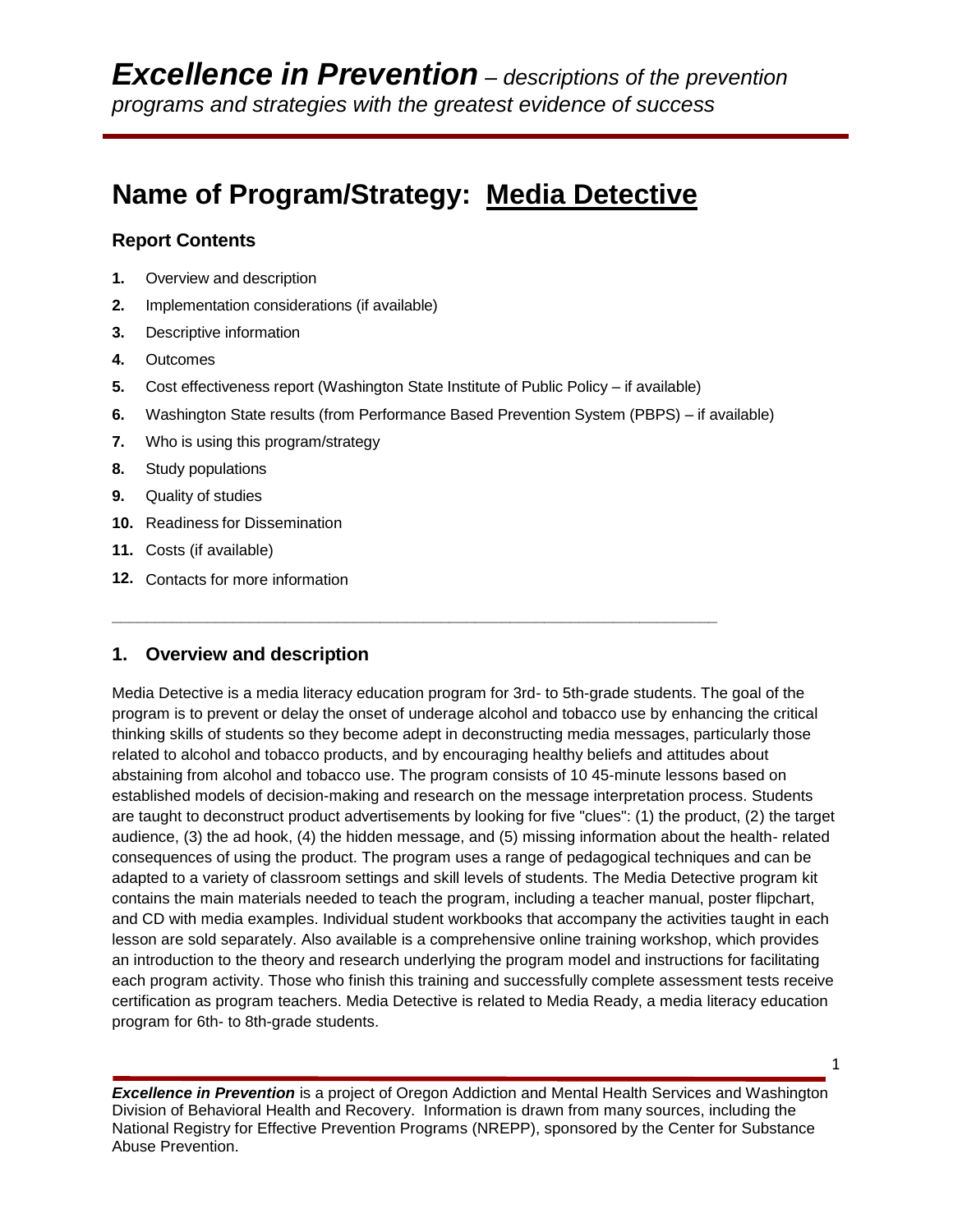# **2. Implementation considerations (if available)**

## **3. Descriptive information**

| <b>Areas of Interest</b>         | Substance abuse prevention                                                                                                                                                                                                                                                                                                                         |  |  |  |
|----------------------------------|----------------------------------------------------------------------------------------------------------------------------------------------------------------------------------------------------------------------------------------------------------------------------------------------------------------------------------------------------|--|--|--|
| Outcomes                         | 1: Media deconstruction skills for alcohol                                                                                                                                                                                                                                                                                                         |  |  |  |
|                                  | 2: Understanding of persuasive intent of advertising                                                                                                                                                                                                                                                                                               |  |  |  |
|                                  | 3: Interest in alcohol-branded merchandise                                                                                                                                                                                                                                                                                                         |  |  |  |
|                                  | 4: Intentions to use alcohol and tobacco                                                                                                                                                                                                                                                                                                           |  |  |  |
|                                  | 5: Self-efficacy related to drinking and smoking behaviors                                                                                                                                                                                                                                                                                         |  |  |  |
| <b>Outcome Categories</b>        | Alcohol                                                                                                                                                                                                                                                                                                                                            |  |  |  |
|                                  | Social functioning                                                                                                                                                                                                                                                                                                                                 |  |  |  |
|                                  | Tobacco                                                                                                                                                                                                                                                                                                                                            |  |  |  |
| <b>Ages</b>                      | 6-12 (Childhood)                                                                                                                                                                                                                                                                                                                                   |  |  |  |
| Gender                           | Male                                                                                                                                                                                                                                                                                                                                               |  |  |  |
|                                  | Female                                                                                                                                                                                                                                                                                                                                             |  |  |  |
| <b>Races/Ethnicities</b>         | Data were not reported/available.                                                                                                                                                                                                                                                                                                                  |  |  |  |
| <b>Settings</b>                  | School                                                                                                                                                                                                                                                                                                                                             |  |  |  |
| <b>Geographic Locations</b>      | Suburban                                                                                                                                                                                                                                                                                                                                           |  |  |  |
|                                  | Rural and/or frontier                                                                                                                                                                                                                                                                                                                              |  |  |  |
| <b>Implementation History</b>    | Since its development in 2006, Media Detective has been implemented in<br>an estimated 80 classrooms with approximately 1,900 elementary school-<br>aged students in the United States (mostly in North Carolina). Media<br>Detective has been used in both public and private schools. One<br>evaluation study of the program has been conducted. |  |  |  |
| <b>NIH Funding/CER Studies</b>   | Partially/fully funded by National Institutes of Health: Yes                                                                                                                                                                                                                                                                                       |  |  |  |
|                                  | Evaluated in comparative effectiveness research studies: No                                                                                                                                                                                                                                                                                        |  |  |  |
| <b>Adaptations</b>               | No population- or culture-specific adaptations were identified by the<br>applicant.                                                                                                                                                                                                                                                                |  |  |  |
| <b>Adverse Effects</b>           | No adverse effects, concerns, or unintended consequences were<br>identified by the applicant.                                                                                                                                                                                                                                                      |  |  |  |
| <b>IOM Prevention Categories</b> | Universal                                                                                                                                                                                                                                                                                                                                          |  |  |  |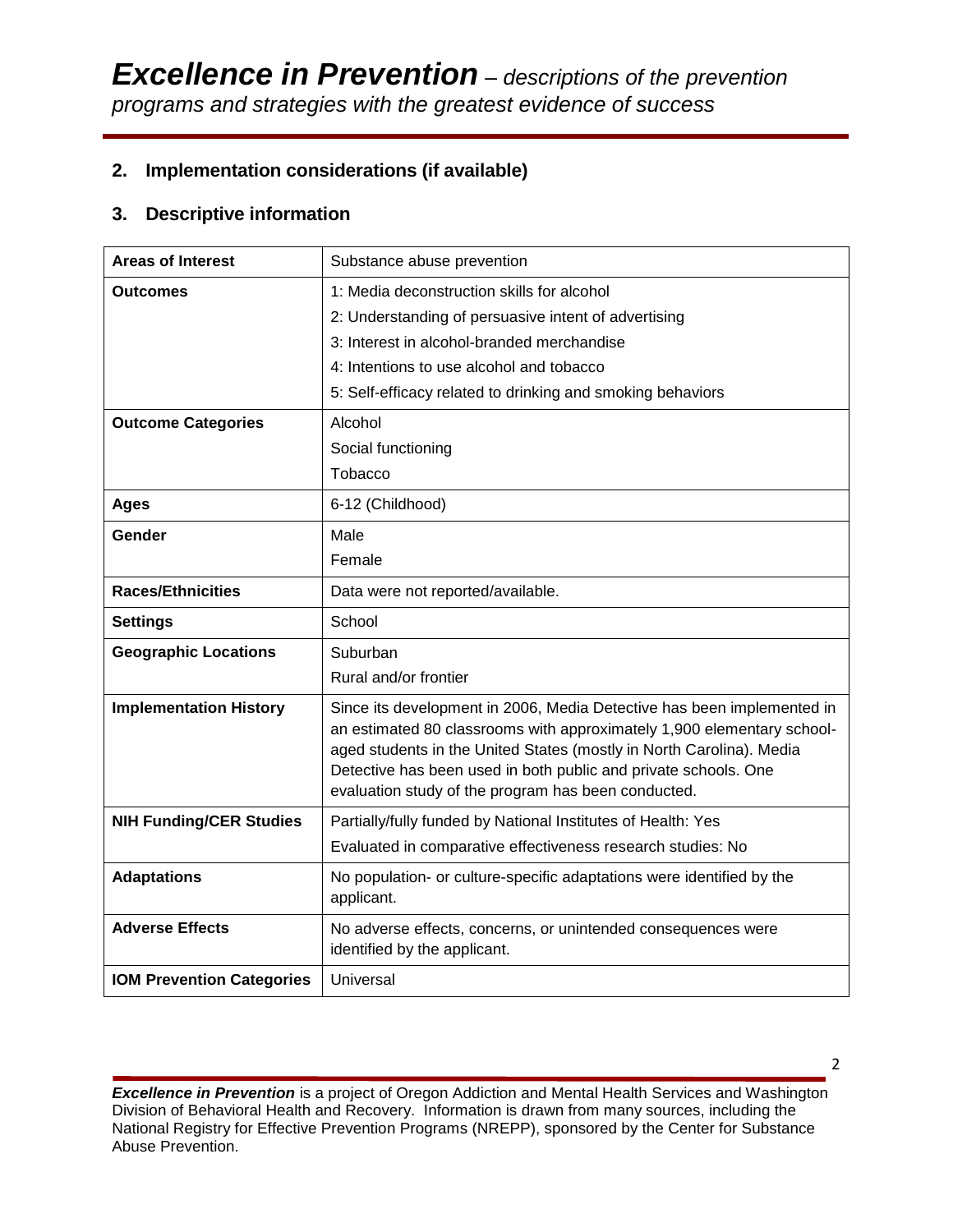# **4. Outcomes**

# **Outcome 1: Media deconstruction skills for alcohol**

| <b>Description of Measures</b> | Project staff administered a paper-and-pencil questionnaire to<br>students at pre- and posttest. Each question was read aloud to<br>students to account for differences in reading levels. The<br>questionnaire included 6 open-ended items to measure each<br>student's ability to deconstruct an alcohol advertisement: |
|--------------------------------|---------------------------------------------------------------------------------------------------------------------------------------------------------------------------------------------------------------------------------------------------------------------------------------------------------------------------|
|                                | "What is being sold in this ad?"<br>$\bullet$                                                                                                                                                                                                                                                                             |
|                                | "What type of person do you think would like this ad (male or<br>$\bullet$<br>female, kid or adult)?"                                                                                                                                                                                                                     |
|                                | "What is the purpose of this ad?"<br>$\bullet$                                                                                                                                                                                                                                                                            |
|                                | "What did the people who made this ad do to make people stop<br>$\bullet$<br>and look at this ad?"                                                                                                                                                                                                                        |
|                                | "What do they want you to think about this product? Finish this<br>$\bullet$<br>sentence: If I get this product, then"                                                                                                                                                                                                    |
|                                | "Is there anything this ad is not telling you about the product<br>$\bullet$<br>that you would need to know before buying or using it?"                                                                                                                                                                                   |
|                                | The resulting qualitative data were coded by three trained<br>$\bullet$<br>coders, producing scores in seven categories:                                                                                                                                                                                                  |
|                                | The product score, which ranged from 0 to 3, captured a student's<br>ability to recognize the product being advertised.                                                                                                                                                                                                   |
|                                | The target audience score, which ranged from 0 to 3, assessed<br>$\bullet$<br>a student's ability to recognize the target audience of a<br>particular advertisement.                                                                                                                                                      |
|                                | The purpose score, which ranged from 0 to 2, assessed a<br>$\bullet$<br>student's understanding that the purpose of the advertisement<br>is to sell products.                                                                                                                                                             |
|                                | The ad hook score, which was 0 or 1, assessed a student's<br>$\bullet$<br>understanding of how advertisements attract attention.                                                                                                                                                                                          |
|                                | The hidden message score, which ranged from 0 to 2,<br>$\bullet$<br>assessed a student's ability to recognize implied messages in<br>advertisements.                                                                                                                                                                      |
|                                | The missing information score, which ranged from 0 to 2,<br>$\bullet$<br>assessed a student's ability to recognize information<br>purposefully omitted from an advertisement.                                                                                                                                             |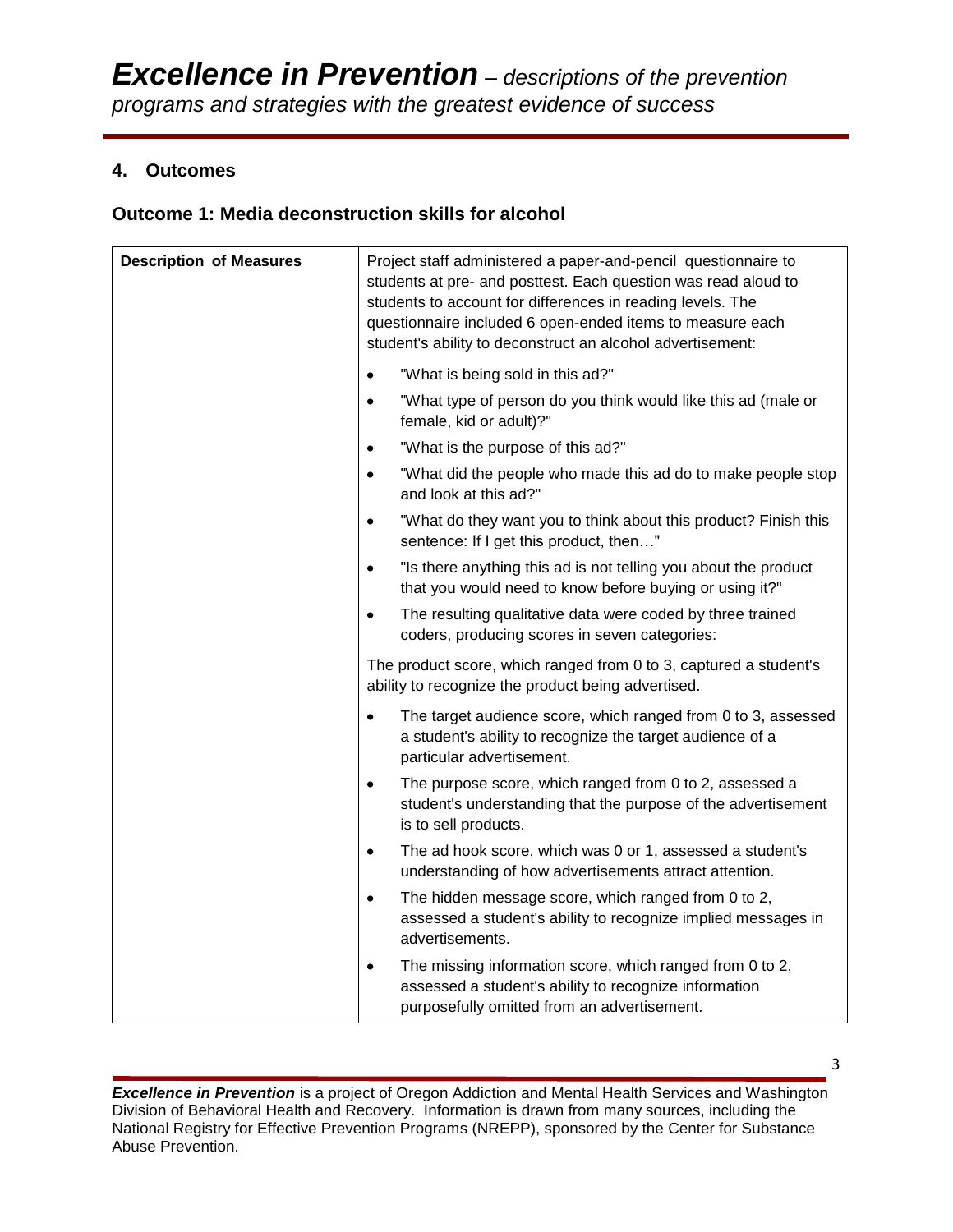# *Excellence in Prevention – descriptions of the prevention programs and strategies with the greatest evidence of success*

|                                   | The visual elements score, which ranged from 0 to 2, assessed<br>٠<br>a student's understanding of how advertisers use graphic<br>elements (e.g., font, color, placement of items such as warning<br>labels) to capture attention or to make the product seem more<br>appealing.<br>The seven scores were summed to create the media deconstruction<br>skills score, which had a possible range of 0-15, with higher scores<br>indicating greater ability to deconstruct the advertisement. Each<br>student's score was calculated as the average of the three coders'<br>scores for that individual. Pretest scores for the outcome variable<br>were included as covariate prediction variables; therefore, outcome<br>variable means were reported as adjusted posttest scores. |  |
|-----------------------------------|-----------------------------------------------------------------------------------------------------------------------------------------------------------------------------------------------------------------------------------------------------------------------------------------------------------------------------------------------------------------------------------------------------------------------------------------------------------------------------------------------------------------------------------------------------------------------------------------------------------------------------------------------------------------------------------------------------------------------------------------------------------------------------------|--|
|                                   |                                                                                                                                                                                                                                                                                                                                                                                                                                                                                                                                                                                                                                                                                                                                                                                   |  |
| <b>Key Findings</b>               | At posttest, students in the intervention group had higher mean<br>scores for media deconstruction skills compared with students in<br>the wait-list control group $(6.31 \text{ vs. } 4.59; \text{ p} < .0001)$ .                                                                                                                                                                                                                                                                                                                                                                                                                                                                                                                                                                |  |
| <b>Studies Measuring Outcome</b>  | Study 1                                                                                                                                                                                                                                                                                                                                                                                                                                                                                                                                                                                                                                                                                                                                                                           |  |
| <b>Study Designs</b>              | Experimental                                                                                                                                                                                                                                                                                                                                                                                                                                                                                                                                                                                                                                                                                                                                                                      |  |
| <b>Quality of Research Rating</b> | 2.4 (0.0-4.0 scale)                                                                                                                                                                                                                                                                                                                                                                                                                                                                                                                                                                                                                                                                                                                                                               |  |

# **Outcome 2: Understanding of persuasive intent of advertising**

| <b>Description of Measures</b> | Project staff administered a paper-and-pencil questionnaire to<br>students at pre- and posttest. Each question was read aloud to<br>students to account for differences in reading levels. Three items<br>measured students' understanding of the persuasive intent of<br>advertising by asking "how often is this true" for the following<br>statements:                      |  |
|--------------------------------|--------------------------------------------------------------------------------------------------------------------------------------------------------------------------------------------------------------------------------------------------------------------------------------------------------------------------------------------------------------------------------|--|
|                                | "Advertisers want you to buy the product even if it isn't good for<br>you to have."                                                                                                                                                                                                                                                                                            |  |
|                                | "Advertisers care more about making money than about what is<br>$\bullet$<br>good for you."                                                                                                                                                                                                                                                                                    |  |
|                                | "Advertising doesn't change the way I think."<br>٠                                                                                                                                                                                                                                                                                                                             |  |
|                                | Students responded using a 6-point Likert scale that ranged from 0<br>(never) to 5 (always), with higher scores indicating a stronger<br>understanding of the persuasive intent of advertising. Pretest scores<br>for the outcome variable were included as covariate prediction<br>variables; therefore, outcome variable means were reported as<br>adjusted posttest scores. |  |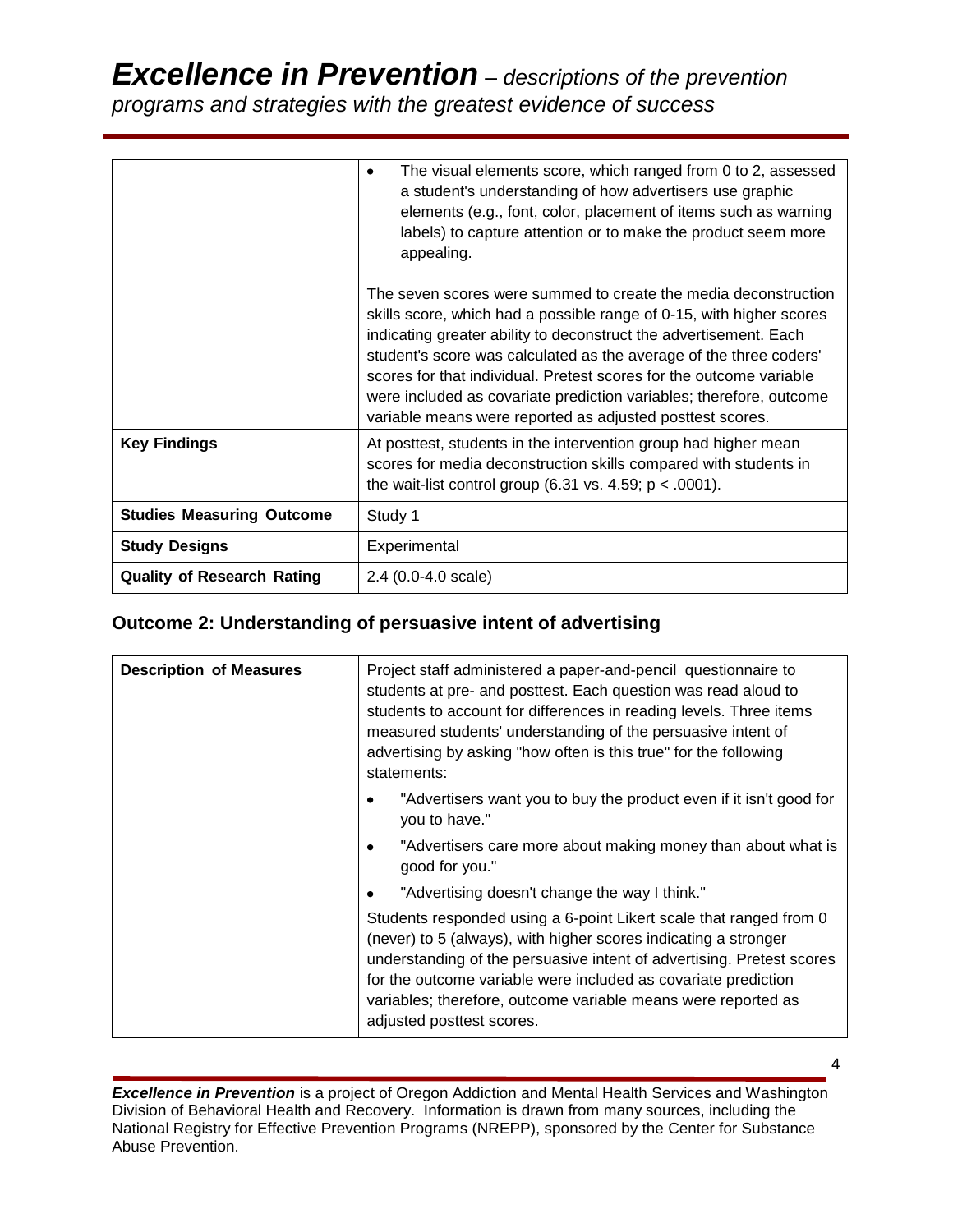*Excellence in Prevention – descriptions of the prevention programs and strategies with the greatest evidence of success*

| <b>Key Findings</b>               | At posttest, students in the intervention group had higher mean<br>scores for understanding of the persuasive intent of advertising<br>compared with students in the wait-list control group (3.93 vs. 3.58;<br>$p < .05$ ). |  |
|-----------------------------------|------------------------------------------------------------------------------------------------------------------------------------------------------------------------------------------------------------------------------|--|
| <b>Studies Measuring Outcome</b>  | Study 1                                                                                                                                                                                                                      |  |
| <b>Study Designs</b>              | Experimental                                                                                                                                                                                                                 |  |
| <b>Quality of Research Rating</b> | $2.5(0.0-4.0 scale)$                                                                                                                                                                                                         |  |

#### **Outcome 3: Interest in alcohol-branded merchandise**

| <b>Description of Measures</b>    | Project staff administered a paper-and-pencil questionnaire to<br>students at pre- and posttest. Each question was read aloud to<br>students to account for differences in reading levels. Six items<br>measured each student's interest in alcohol-branded merchandise.<br>Two pictures, one alcohol themed and one soda themed, were<br>presented for each of the 6 items. Each picture was labeled A or B,<br>and students were asked to indicate which one they preferred.<br>Students responded using a 5-point scale that ranged from 1 (I like<br>B a lot more) to 5 (I like A a lot more), with higher scores indicating<br>greater interest in alcohol-branded merchandise. Each student's<br>score for interest in alcohol-branded merchandise was derived from<br>the average of responses across the 6 items. Pretest scores for the<br>outcome variable were included as covariate prediction variables;<br>therefore, outcome variable means were reported as adjusted<br>posttest scores. |
|-----------------------------------|----------------------------------------------------------------------------------------------------------------------------------------------------------------------------------------------------------------------------------------------------------------------------------------------------------------------------------------------------------------------------------------------------------------------------------------------------------------------------------------------------------------------------------------------------------------------------------------------------------------------------------------------------------------------------------------------------------------------------------------------------------------------------------------------------------------------------------------------------------------------------------------------------------------------------------------------------------------------------------------------------------|
| <b>Key Findings</b>               | At posttest, boys in the intervention group had lower mean scores<br>for interest in alcohol-branded merchandise compared with boys in<br>the wait-list control group (1.56 vs. 1.76; $p < .05$ ). The scores for<br>girls did not differ significantly between groups.                                                                                                                                                                                                                                                                                                                                                                                                                                                                                                                                                                                                                                                                                                                                  |
| <b>Studies Measuring Outcome</b>  | Study 1                                                                                                                                                                                                                                                                                                                                                                                                                                                                                                                                                                                                                                                                                                                                                                                                                                                                                                                                                                                                  |
| <b>Study Designs</b>              | Experimental                                                                                                                                                                                                                                                                                                                                                                                                                                                                                                                                                                                                                                                                                                                                                                                                                                                                                                                                                                                             |
| <b>Quality of Research Rating</b> | 2.6 (0.0-4.0 scale)                                                                                                                                                                                                                                                                                                                                                                                                                                                                                                                                                                                                                                                                                                                                                                                                                                                                                                                                                                                      |

#### **Outcome 4: Intentions to use alcohol and tobacco**

| <b>Description of Measures</b> | Project staff administered a paper-and-pencil questionnaire to     |  |
|--------------------------------|--------------------------------------------------------------------|--|
|                                | students at pre- and posttest. Each question was read aloud to     |  |
|                                | students to account for differences in reading levels. Eight items |  |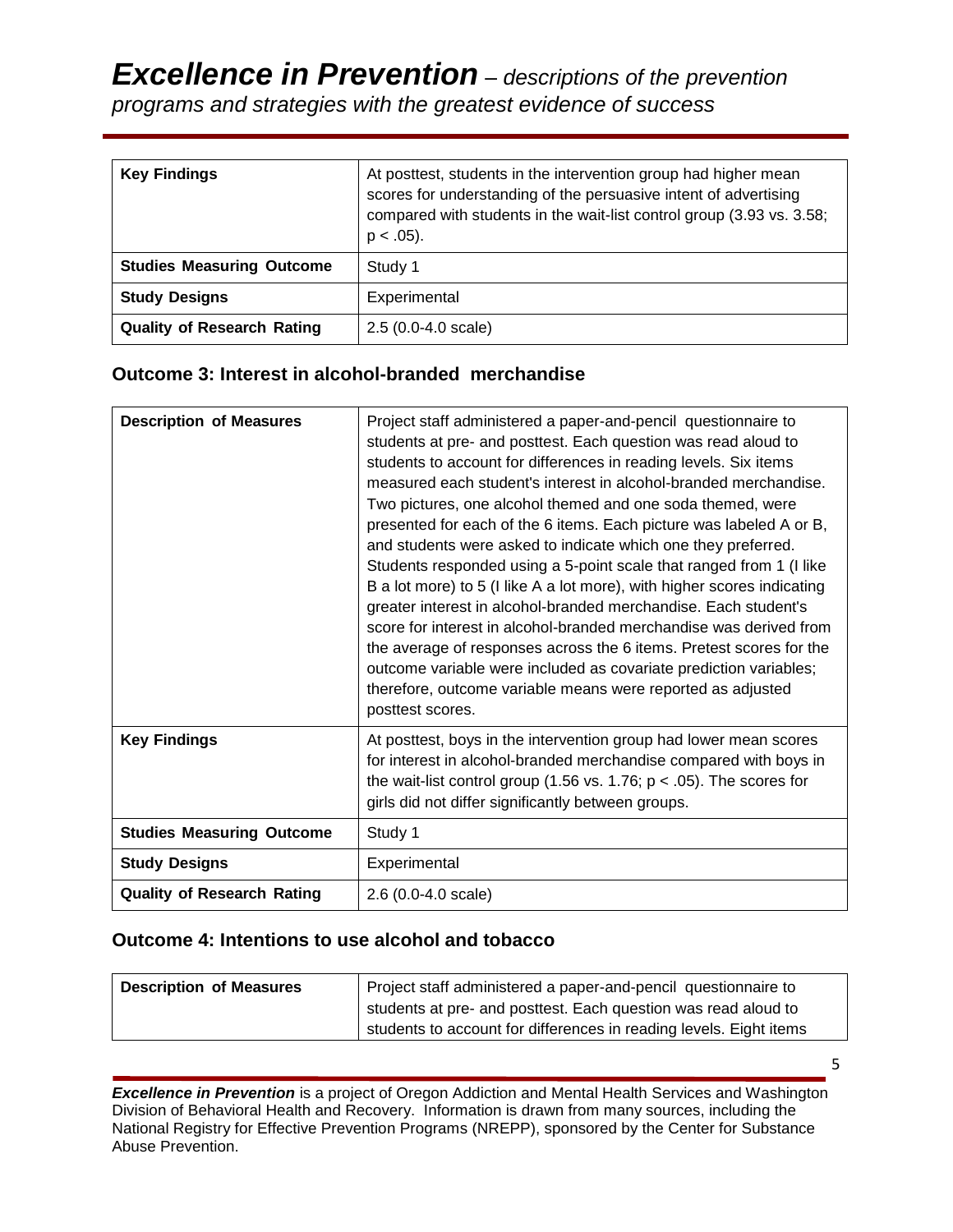# *Excellence in Prevention – descriptions of the prevention*

*programs and strategies with the greatest evidence of success*

|                                   | assessed each student's intention to use alcohol and tobacco:                                                                                                                                                                                                                                                                                                                                                                                                                                               |  |  |  |
|-----------------------------------|-------------------------------------------------------------------------------------------------------------------------------------------------------------------------------------------------------------------------------------------------------------------------------------------------------------------------------------------------------------------------------------------------------------------------------------------------------------------------------------------------------------|--|--|--|
|                                   | "Before you are 21 years old, do you think you will drink beer,<br>$\bullet$<br>wine, or hard liquor (more than just a few sips)?"                                                                                                                                                                                                                                                                                                                                                                          |  |  |  |
|                                   | "Before you are 21, do you think you will get drunk or drink a lot<br>$\bullet$<br>of alcohol at one time?"                                                                                                                                                                                                                                                                                                                                                                                                 |  |  |  |
|                                   | "Before you are 18 years old, do you think you will smoke<br>$\bullet$<br>cigarettes?"                                                                                                                                                                                                                                                                                                                                                                                                                      |  |  |  |
|                                   | "Before you are 18 years old, do you think you will chew<br>$\bullet$<br>tobacco or use snuff?"                                                                                                                                                                                                                                                                                                                                                                                                             |  |  |  |
|                                   | "During the next year, do you think you will drink beer, wine, or<br>$\bullet$<br>hard liquor (more than just a few sips)?"                                                                                                                                                                                                                                                                                                                                                                                 |  |  |  |
|                                   | "During the next year, do you think you will get drunk or drink a<br>$\bullet$<br>lot of alcohol at one time?"                                                                                                                                                                                                                                                                                                                                                                                              |  |  |  |
|                                   | "During the next year, do you think you will smoke cigarettes?"<br>$\bullet$                                                                                                                                                                                                                                                                                                                                                                                                                                |  |  |  |
|                                   | "During the next year, do you think you will chew tobacco or<br>$\bullet$<br>use snuff?"                                                                                                                                                                                                                                                                                                                                                                                                                    |  |  |  |
|                                   | Students responded using a 4-point Likert scale that ranged from 0<br>(I definitely will not) to 3 (I definitely will). Scores for intentions to use<br>alcohol and tobacco were derived from the average of responses<br>across the 8 items, with higher scores indicating a stronger intention<br>to use alcohol and tobacco. Pretest scores for the outcome variable<br>were included as covariate prediction variables; therefore, outcome<br>variable means were reported as adjusted posttest scores. |  |  |  |
| <b>Key Findings</b>               | At posttest, among students who had previously used alcohol and<br>tobacco, those in the intervention group had lower mean scores for<br>intentions to use alcohol and tobacco compared with those in the<br>wait-list control group (0.30 vs. 0.41; $p < .05$ ). The scores for<br>students who had not previously used alcohol or tobacco did not<br>differ significantly between groups.                                                                                                                 |  |  |  |
| <b>Studies Measuring Outcome</b>  | Study 1                                                                                                                                                                                                                                                                                                                                                                                                                                                                                                     |  |  |  |
| <b>Study Designs</b>              | Experimental                                                                                                                                                                                                                                                                                                                                                                                                                                                                                                |  |  |  |
| <b>Quality of Research Rating</b> | 2.5 (0.0-4.0 scale)                                                                                                                                                                                                                                                                                                                                                                                                                                                                                         |  |  |  |

# **Outcome 5: Self-efficacy related to drinking and smoking behaviors**

| Project staff administered a paper-and-pencil questionnaire to<br><b>Description of Measures</b> |  |
|--------------------------------------------------------------------------------------------------|--|
|--------------------------------------------------------------------------------------------------|--|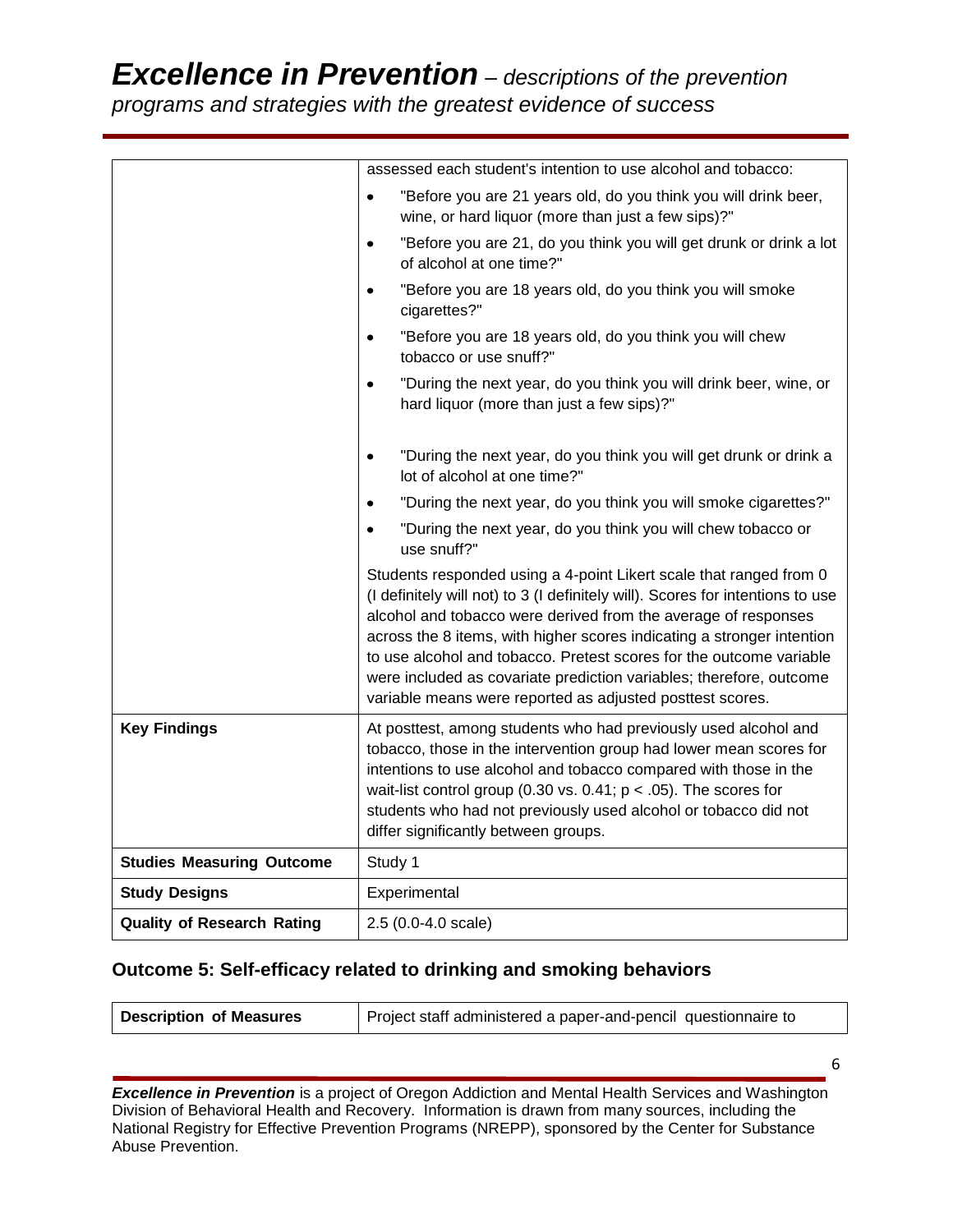*Excellence in Prevention – descriptions of the prevention* 

*programs and strategies with the greatest evidence of success*

|                                   | students at pre- and posttest. Each question was read aloud to<br>students to account for differences in reading levels. Four items<br>assessed each student's self-efficacy and feelings of personal<br>control in regard to drinking and smoking behaviors by asking "how<br>often is this true" for the following statements:                                                                                                                                                                                                     |  |  |  |
|-----------------------------------|--------------------------------------------------------------------------------------------------------------------------------------------------------------------------------------------------------------------------------------------------------------------------------------------------------------------------------------------------------------------------------------------------------------------------------------------------------------------------------------------------------------------------------------|--|--|--|
|                                   | "I feel like I have to drink beer or other alcoholic drinks."<br>$\bullet$                                                                                                                                                                                                                                                                                                                                                                                                                                                           |  |  |  |
|                                   | "I feel like I have to smoke cigarettes."<br>$\bullet$                                                                                                                                                                                                                                                                                                                                                                                                                                                                               |  |  |  |
|                                   | "I would feel like I had to drink beer or other alcoholic drinks if<br>my friends were drinking."                                                                                                                                                                                                                                                                                                                                                                                                                                    |  |  |  |
|                                   | "I would feel like I had to smoke cigarettes if my friends were<br>smoking."                                                                                                                                                                                                                                                                                                                                                                                                                                                         |  |  |  |
|                                   | Students responded using a 6-point Likert scale that ranged from 0<br>(never) to 5 (always). Scores were then reverse coded so that<br>higher scores indicated higher levels of self-efficacy. Scores for self-<br>efficacy in regard to the use of alcohol and tobacco were derived<br>from the average of responses across the 4 items.                                                                                                                                                                                            |  |  |  |
|                                   | Pretest scores for the outcome variable were included as covariate<br>prediction variables; therefore, outcome variable means were<br>reported as adjusted posttest scores.                                                                                                                                                                                                                                                                                                                                                          |  |  |  |
| <b>Key Findings</b>               | At posttest, students in the intervention group had higher mean<br>scores for self-efficacy compared with students in the wait-list<br>control group (4.79 vs. 4.69; $p < .05$ ). Among students who<br>previously used alcohol or tobacco, those in the intervention group<br>had higher mean scores for self-efficacy compared with those in the<br>wait-list control group (4.73 vs. 4.50; $p < .05$ ). The scores for<br>students who had not previously used alcohol or tobacco did not<br>differ significantly between groups. |  |  |  |
| <b>Studies Measuring Outcome</b>  | Study 1                                                                                                                                                                                                                                                                                                                                                                                                                                                                                                                              |  |  |  |
| <b>Study Designs</b>              | Experimental                                                                                                                                                                                                                                                                                                                                                                                                                                                                                                                         |  |  |  |
| <b>Quality of Research Rating</b> | 2.7 (0.0-4.0 scale)                                                                                                                                                                                                                                                                                                                                                                                                                                                                                                                  |  |  |  |

- **5. Cost effectiveness report (Washington State Institute of Public Policy – if available)**
- **6. Washington State results (from Performance Based Prevention System (PBPS) – if available)**

*Excellence in Prevention* is a project of Oregon Addiction and Mental Health Services and Washington Division of Behavioral Health and Recovery. Information is drawn from many sources, including the National Registry for Effective Prevention Programs (NREPP), sponsored by the Center for Substance Abuse Prevention.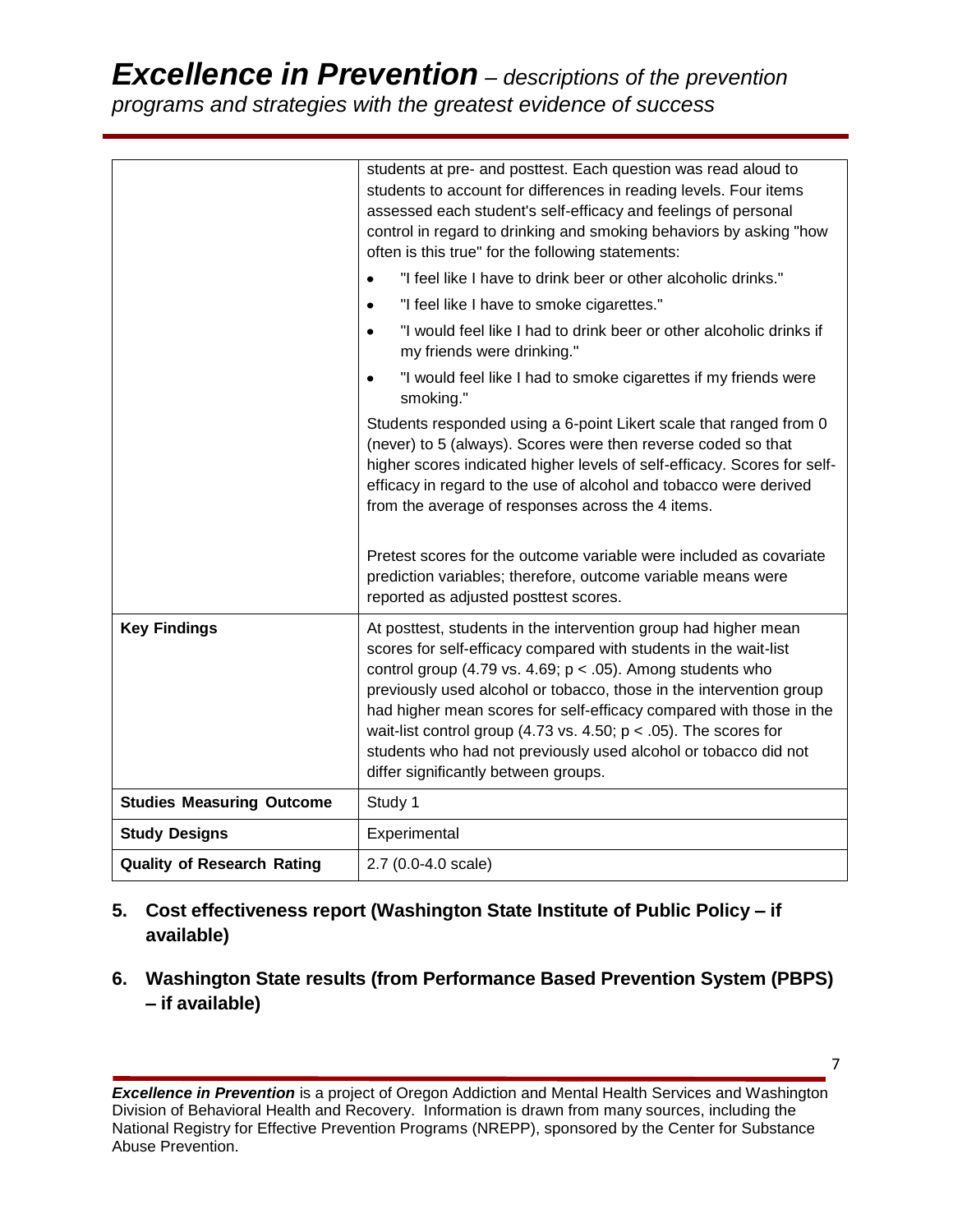# **7. Who is using this program/strategy**

| <b>Washington Counties</b> | <b>Oregon Counties</b> |
|----------------------------|------------------------|
|                            |                        |

# **8. Study populations**

The studies reviewed for this intervention included the following populations, as reported by the study authors.

| <b>Study</b> | Age              | Gender                     | <b>Race/Ethnicity</b>          |
|--------------|------------------|----------------------------|--------------------------------|
| Study 1      | 6-12 (Childhood) | 50.7% Female<br>49.3% Male | Data not<br>reported/available |

## **9. Quality of studies**

The documents below were reviewed for Quality of Research. Other materials may be available. For more information, contact the developer(s).

#### **Study 1**

[Kupersmidt, J. B., Scull, T. M., & Austin, E. W. \(2010\). Media literacy education for elementary school](http://www.ncbi.nlm.nih.gov/pubmed/20732940)  [substance use prevention: Study of](http://www.ncbi.nlm.nih.gov/pubmed/20732940) Media Detective. Pediatrics, 126(3), 525-531.

#### **Supplementary Materials**

Kupersmidt, J. B., & Barrett, T. M. (2010). Media Detective. Durham, NC: innovation Research and Training.

#### **Quality of Research Ratings by Criteria (0.0-4.0 scale)**

External reviewers independently evaluate the Quality of Research for an intervention's reported results using six criteria:

- 1. Reliability of measures
- 2. Validity of measures
- 4. Missing data and attrition
- 5. Potential confounding variables
- 3. Intervention fidelity
- 6. Appropriateness of analysis

For more information about these criteria and the meaning of the ratings, see Quality of Research.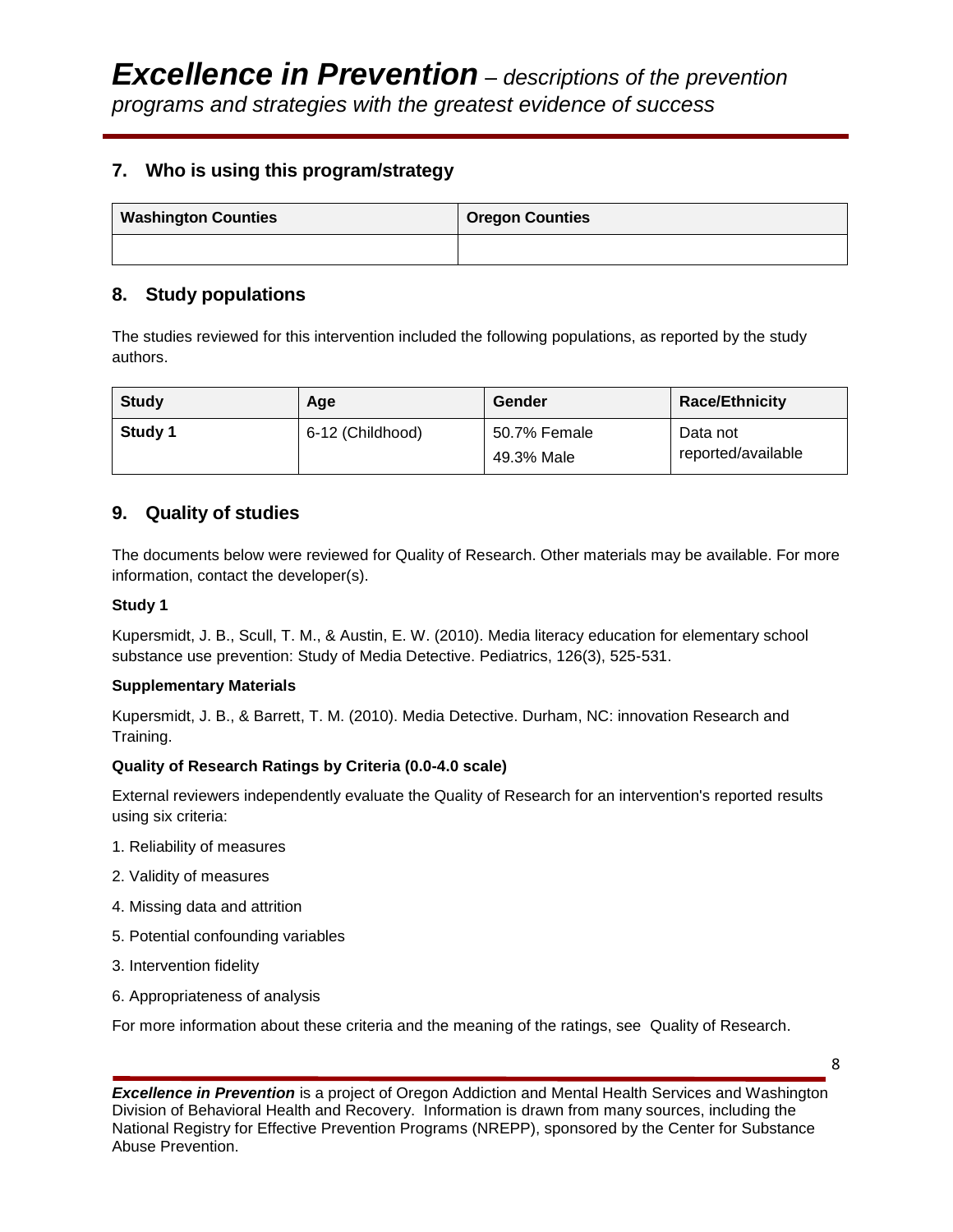# *Excellence in Prevention – descriptions of the prevention programs and strategies with the greatest evidence of success*

| <b>Outcome</b>                                                      | Reliability<br>of<br><b>Measures</b> | Validity of<br><b>Measures</b> | Fidelity | Missing<br>Data/Attrition | Confounding<br>Variables | Data<br>Analysis | Overall<br>Rating |
|---------------------------------------------------------------------|--------------------------------------|--------------------------------|----------|---------------------------|--------------------------|------------------|-------------------|
| 1: Media<br>deconstruction skills<br>for alcohol                    | 1.5                                  | 2.5                            | 2.8      | 2.8                       | 2.4                      | 2.5              | 2.4               |
| 2: Understanding of<br>persuasive intent of<br>advertising          | 2.3                                  | 2.3                            | 2.8      | 2.8                       | 2.4                      | 2.5              | 2.5               |
| 3: Interest in alcohol-<br>branded<br>merchandise                   | 2.3                                  | 2.8                            | 2.8      | 2.8                       | 2.4                      | 2.5              | 2.6               |
| 4: Intentions to use<br>alcohol and tobacco                         | 2.3                                  | 2.3                            | 2.8      | 2.8                       | 2.4                      | 2.5              | 2.5               |
| 5: Self-efficacy<br>related to drinking<br>and smoking<br>behaviors | 2.8                                  | 3.3                            | 2.8      | 2.8                       | 2.4                      | 2.5              | 2.7               |

#### **Study Strengths**

The internal consistency and face validity of the scales were acceptable, and there was some evidence of concurrent validity. Teachers completed a fidelity checklist after each lesson, and program staff provided fidelity ratings for the lessons they observed, which indicated a relatively high level of fidelity. Attrition and missing data were minimal. The analytic strategy of using a hierarchical linear model was appropriate.

#### **Study Weaknesses**

Test-retest and inter-rater reliabilities were not provided, and no evidence of construct or predictive validity was given. Only 20% of the lessons were observed, and no information was provided about teachers' self-reported ratings for the unobserved lessons. It is unclear whether there was differential attrition across treatment groups or across classrooms. The analysis did not account for nesting at the school level.

## **10. Readiness for Dissemination**

The documents below were reviewed for Readiness for Dissemination. Other materials may be available. For more information, contact the developer(s).

#### **Dissemination Materials**

Innovation Research and Training. (2006). Media Detective notebook: Grade 3. Durham, NC: Author.

Innovation Research and Training. (2006). Media Detective notebook: Grades 4 and 5. Durham, NC: Author.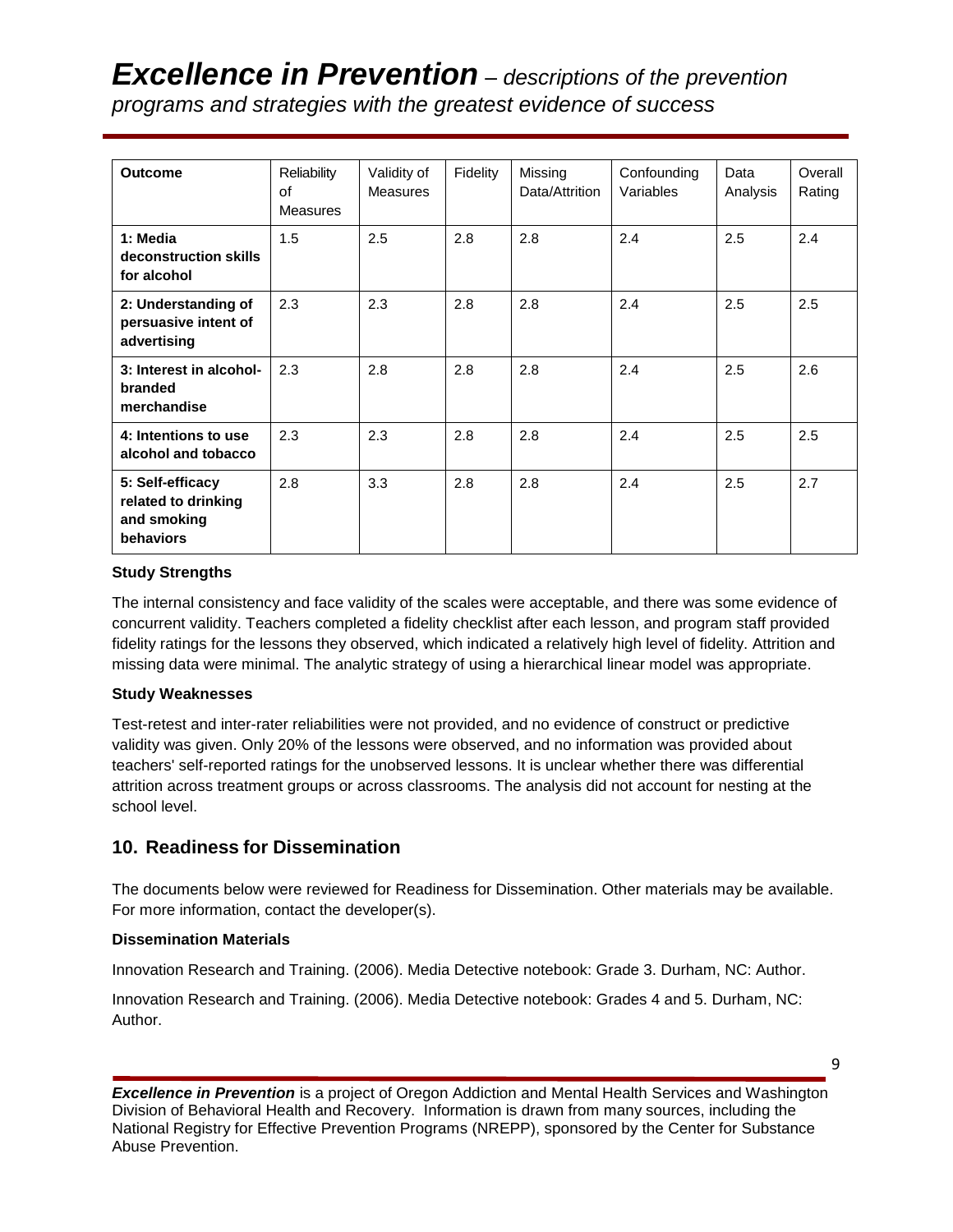Innovation Research and Training. (2006). Media Detective poster flipchart. Durham, NC.

Innovation Research and Training. (2006). Media Detective teacher manual: An evidence-based media literacy substance abuse prevention program, elementary school, grades 3-5. Durham, NC.

Media Detective Web site, http://www.irtinc.us/products/mediadetective/index.html

Web-based teacher training program, http://irtprevention.com/about\_mdtt.htm

#### **Readiness for Dissemination Ratings by Criteria (0.0-4.0 scale)**

External reviewers independently evaluate the intervention's Readiness for Dissemination using three criteria:

- 1. Availability of implementation materials
- 2. Availability of training and support resources
- 3. Availability of quality assurance procedures

For more information about these criteria and the meaning of the ratings, see Readiness for Dissemination.

| Implementation   | <b>Training and Support</b> | <b>Quality Assurance</b> | <b>Overall Rating</b> |
|------------------|-----------------------------|--------------------------|-----------------------|
| <b>Materials</b> | <b>Resources</b>            | <b>Procedures</b>        |                       |
| 3.5              | 3.5                         | 3.4                      | 3.5                   |

#### **Dissemination Strengths**

The teacher manual is well organized and follows a clear, logical sequence. The manual's pages include a sidebar that lists the lesson components and highlights where the user is within the lesson. Implementation materials include optional homework assignments to enhance students' learning. The Web-based training is well aligned with the content of the teacher manual and includes session-bysession assessments of what has been learned. At the end of the training, participants who successfully complete the assessment tests are certified as program teachers. A fidelity checklist with a rating scale helps teachers assess how well they followed the fidelity instructions, which are provided for each session.

#### **Dissemination Weaknesses**

Little guidance is provided on optimal class size and methods for incorporating the program into existing classroom curricula. It is unclear how implementers access support, if needed, for the Web-based training. Little information is provided on how an implementer should administer the fidelity checklist and interpret its results.

## **11. Costs (if available)**

The information below was provided by the developer and may have changed since the time of review.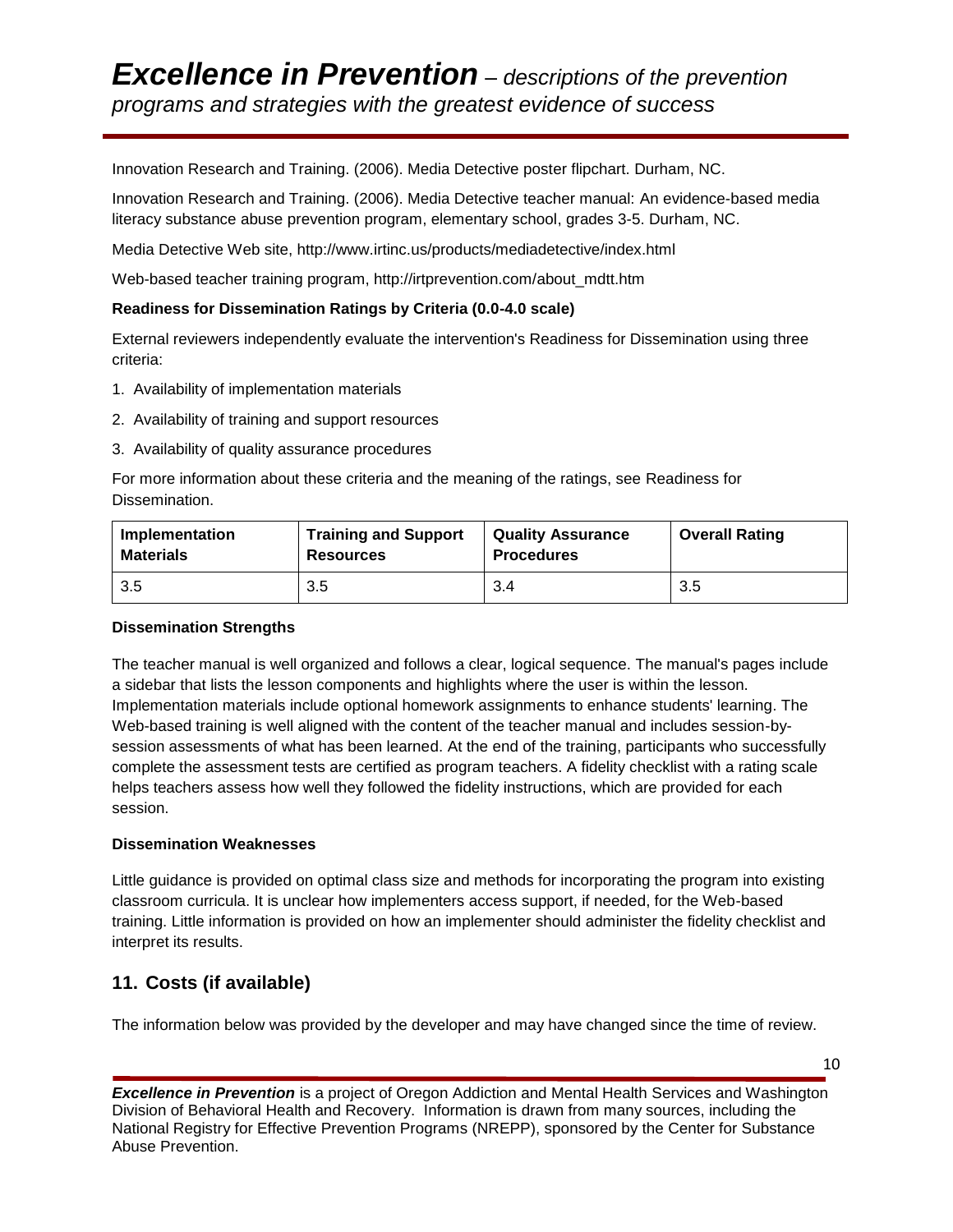For detailed information on implementation costs (e.g., staffing, space, equipment, materials shipping and handling), contact the developer.

| <b>Item Description</b>                                                                                                                                                  | <b>Cost</b>                                                                                                         | <b>Required by Program</b><br><b>Developer</b> |  |
|--------------------------------------------------------------------------------------------------------------------------------------------------------------------------|---------------------------------------------------------------------------------------------------------------------|------------------------------------------------|--|
| Curriculum kit (includes teacher<br>manual, poster flipchart, CD of<br>media examples, notebook for<br>grade 3, notebook for grades 4 and<br>5, and one sample bookmark) | \$210 each                                                                                                          | Yes                                            |  |
| CD of media examples                                                                                                                                                     | \$5 each                                                                                                            | <b>No</b>                                      |  |
| Overhead transparencies of media<br>examples                                                                                                                             | \$58 per set                                                                                                        | No                                             |  |
| Notebooks (grade 3 or grades 4<br>and $5)$                                                                                                                               | \$24 for 10                                                                                                         | Yes                                            |  |
| <b>Bookmarks</b>                                                                                                                                                         | \$3.75 for 30                                                                                                       | No                                             |  |
| 1-year license for on-demand, Web-<br>based teacher training (includes<br>teacher certification test)                                                                    | \$75 per participant                                                                                                | <b>No</b>                                      |  |
| 1-day, on-site teacher training<br>workshop (includes teacher<br>certification test)                                                                                     | \$2,800 for up to 25 participants,<br>plus travel expenses                                                          | <b>No</b>                                      |  |
| Limited phone and email<br>consultation                                                                                                                                  | Free                                                                                                                | <b>No</b>                                      |  |
| Pre- and posttest outcome<br>assessment instruments                                                                                                                      | Free                                                                                                                | <b>No</b>                                      |  |
| <b>Fidelity checklists</b>                                                                                                                                               | Free                                                                                                                | No.                                            |  |
| Implementation design and<br>monitoring consultation                                                                                                                     | \$175 per hour                                                                                                      | <b>No</b>                                      |  |
| Evaluation services consultation                                                                                                                                         | \$175 per hour                                                                                                      | <b>No</b>                                      |  |
| Contractual evaluation services                                                                                                                                          | Varies depending on the<br>number of participants, types of<br>services, and number of<br>evaluation reports needed | No.                                            |  |